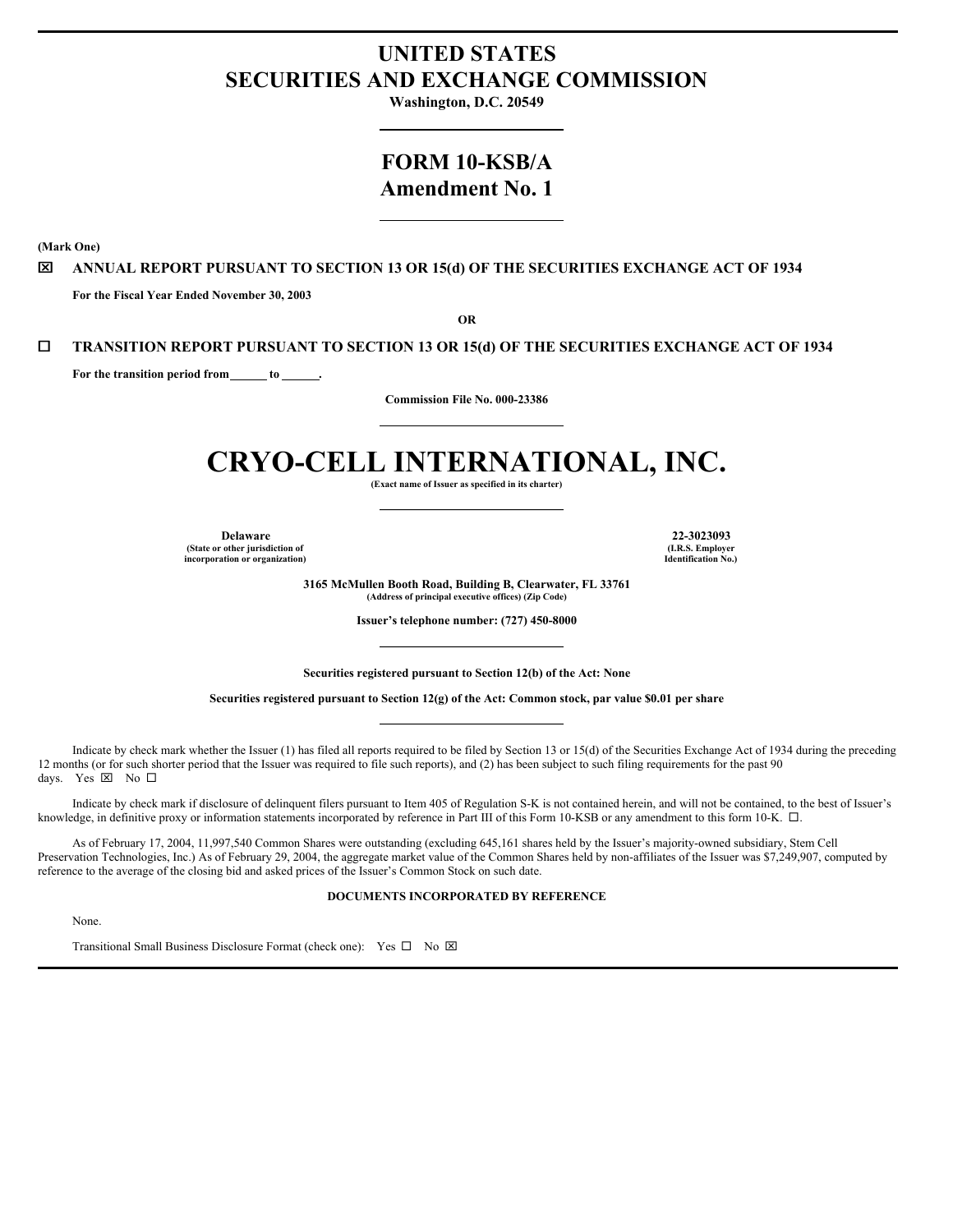## **EXPLANATORY NOTE**

CRYO-CELL International, Inc. amends its Annual Report on Form 10-KSB for the fiscal year ended November 30, 2003 (filed on March 1, 2004), as set forth in this Form 10-KSB/A (Amendment No. 1), to include the information required in Items 9, 10, 11, 12 and 13 of Part III.

#### ITEM 9. Directors, Executive Officers, Promoters and Control Persons; Section 16(a) Beneficial Ownership Reporting Compliance

# **Directors, Executive Officers and Key Employees**

Below are the names, ages and background of the current Board of Directors and Executive Officers of the Company.

*Mercedes Walton, 50, Chairman of the Board.*Ms. Walton has served as a director of the Company since October 2000, as Chairman since June 2002 and as Interim Chief Executive Officer since April 10, 2003. She has been CEO of Ralston Hill Consulting LLC, a business development and strategic technology consulting practice, since March 2000. The firm specializes in the design and deployment of technology commercialization strategies. During the period from January 2001 to September 2001, Ms. Walton was employed as the President and Chief Operating Officer of Applied Digital Solutions, Inc., a provider of e-business solutions. Ms. Walton was employed by AT&T from 1976 to 2000. She served as AT&T's Vice President-Corporate Strategy and Business Development from January 1999 to March 2000, and as its Business Development Vice President-Corporate Strategy from March 1996 to December 1998. Ms. Walton's educational achievements include a Bachelor of Arts degree from Smith College, and Masters degrees from both Harvard University and Massachusetts Institute of Technology. Ms. Walton is on the Board of Directors of Norstan, Inc. (Nasdaq: NRRD) where she is Chairman of the Corporate Governance Committee and a member of the Audit Committee.

*Charles D. Nyberg, 73.* Mr. Nyberg has served as a director since October 2001. Mr. Nyberg is a real estate investor and is currently a partner in Red Rock Partners and Red Rock Sedona Partners, two land investment partnerships. He was an executive with the Hormel Foods Corporation for 31 years until he retired in December 1990. He served as a director of Hormel and as a member of the executive committee. He also served as a director and a member of the executive committee of the Jennie-O Foods Corporation, a wholly owned subsidiary of the Hormel Foods Corp. Mr. Nyberg also served as a member of The Hormel Foundation. Mr. Nyberg has a degree from The University of Minnesota Law School.

*Gaby W. Goubran, 62.*Mr. Goubran has served as a director since June 2002. Mr. Goubran is currently Managing Director of International Business Developments, Ltd, an international consulting firm providing business development services to multinational companies in diverse industries. Mr. Goubran founded International Business Developments in 1983 and has been active in the company since that time. Mr. Goubran's educational achievements include a Bachelor of Science degree from Alexandria University, Egypt and a Masters degree from Babson College.

*Jagdish Sheth, Ph.D., 65.* Dr. Sheth has served as a director since October 2002. Dr. Sheth is currently the Charles H. Kellstadt Professor of Marketing at Emory University's Goizueta Business School, where he founded the Center for Relationship Management. Dr. Sheth has published twelve books and over two hundred articles in different areas of marketing and business strategy. Dr. Sheth is a frequent consultant to Fortune 500 companies, has held chairs at the University of Southern California and the University of Illinois, and served on the faculties of Columbia and MIT. Dr. Sheth also serves on the board of directors of Norstan, Inc. Pac-West Telecomm, Inc. and Wipro Limited.

*Anthony P. Finch, 53.* Mr. Finch has served as a director since March 2003. Mr. Finch is currently Chief Scientific Officer of the Irish National Blood Centre and National Tissue Typing Reference Laboratory. Mr. Finch is responsible for the direction, management, organization, integration and restructuring of the national laboratories and their ancillary services to comply with the highest pharmaceutical standards. He has over 25 years experience in cell separation and cryopreservation of cellular products with over 12 years experience in cord blood processing. In 1993, Mr. Finch pioneered the fractionation and isolation of cord blood stem cells for small volume cryogenic storage and has developed large scale processing in line with current Good Manufacturing Practice. He has established several cord blood stem cell banks in the United States, Europe and Asia. Among numerous professional affiliations, Mr. Finch is a Fellow of both the Academy of Medical Laboratory Sciences and Institute of Biomedical Sciences, and is a member of the Cord Blood Stem Cell International Society.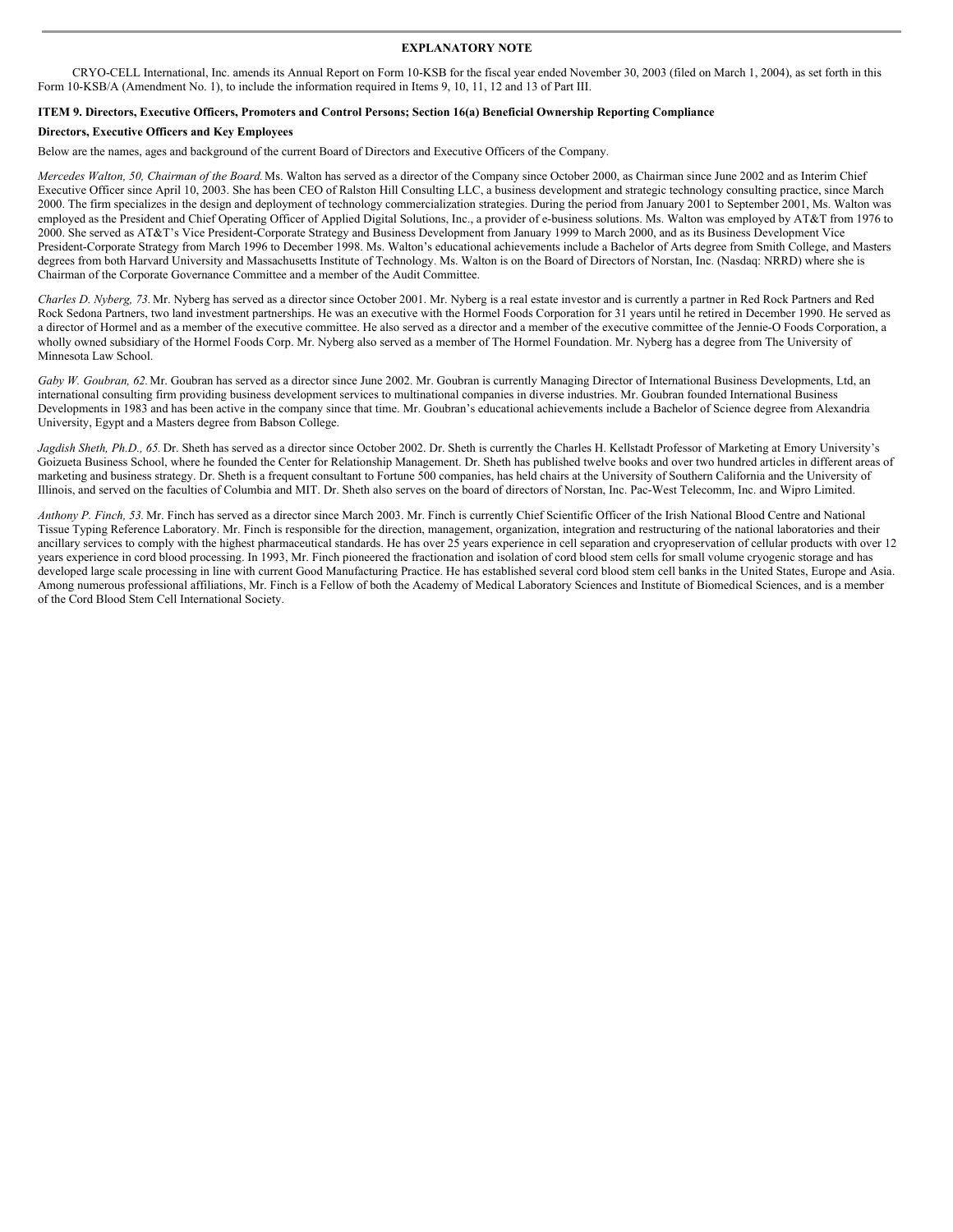*Scott Christian, 49.* Mr. Christian has served as a director since April 2003. Mr. Christian has been President and Chief Executive Officer of Norstan, Inc. since February 2004 and a member of the Board of Directors since March 2004. Previously, he had been Executive Vice President and Chief Financial Officer of Norstan since January 2001. Norstan is one of the largest independent communications solutions and services companies serving enterprise customers in North America, with revenues exceeding \$200 million. Mr. Christian served as Senior Vice President of Finance of Ceridian Corporation from April 1999 to October 2000. From April 1981 to February 1999, Mr. Christian was employed by Automatic Data Processing in a variety of capacities, including Chief Financial Officer for the Electronic Services Division from 1995 to 1999. Mr. Christian has 27 years of experience in financial management. Mr. Christian's educational achievements include a Bachelor of Arts degree from the University of Dayton, and Master degrees from Pepperdine University.

*Gerald F. Maass, 50, Executive Vice President.*Mr. Maass joined the Company in 1998 from Critikon, a subsidiary of Johnson & Johnson, where his most recent position was International Director of Marketing for the Patient Monitoring business. Mr. Maass' ten-year tenure with Johnson & Johnson included several marketing and business development roles; he also served on the Critikon management committee. Prior to Johnson & Johnson, Mr. Maass was with Baxter Healthcare and Control Data Corporation in marketing, sales management, business development and business management roles. Mr. Maass began his career with Mayo Clinic in Rochester, MN and has a degree in Medical Technology.

*Jill Taymans, 34, Vice President, Finance.* Ms. Taymans joined the Company in April 1997 serving initially as Controller and was appointed Chief Financial Officer in May 1998. Ms. Taymans graduated from the University of Maryland in 1991 with a BS in Accounting. She has worked in the accounting industry for over eleven years in both the public and private sectors. Prior to joining the company, she served for three years as Controller for a telecommunications company in Baltimore, Maryland.

*E. Thomas Deutsch, III, 40, Vice President, Technology.*Mr. Deutsch joined the Company in May 1996 and is a software and process engineer, specializing in healthcare information systems. He graduated from the University of North Carolina in Chapel Hill in 1986 with a B. S. degree in Mathematics. Prior to joining the Company in 1996, Mr. Deutsch worked for Shared Medical Systems in Malvern, PA, IBM in Atlanta, GA, and HBO and Company in Atlanta, GA.

# **Section 16(a) Beneficial Ownership Reporting Compliance**

The Company believes that during the fiscal year 2003 all reports for the Company's officers and directors that were required to be filed under Section 16 of the Securities and Exchange Act of 1934 were timely filed, except that one Form 4 was filed late by Mr. Sheth and one Form 4 was filed late by Mr. Finch.

# **Code of Ethics**

The Company has not yet adopted a formal written code of ethics that applies to its principal executive, financial and accounting officers as described in Item 406 of Regulation S-B, as the Company intends to adopt such a formal code later in 2004. The Company's management and employees are currently covered by its ongoing policy against conflicts of interest and other general policies.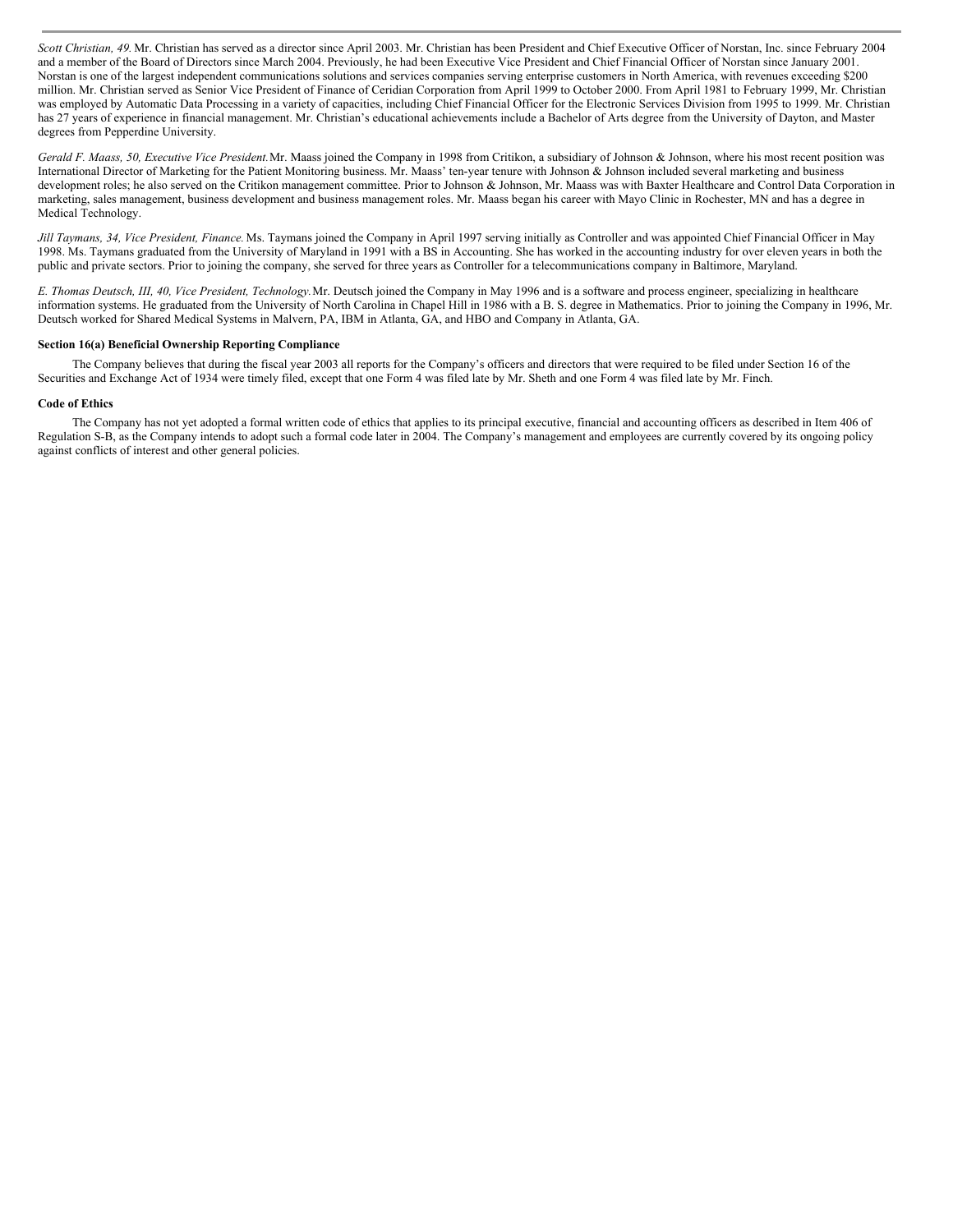# **ITEM 10. Executive Compensation**

Set forth below is a Summary Compensation Table relating to the compensation earned by the Chief Executive Officer and each of the other persons who qualified as named executive officers under Item 402(a)(2) of Regulation S-B, for fiscal years ending November 30, 2003, 2002 and 2001.

|                                                                  |                      | <b>Annual Compensation</b>          |                                                 |                                           | <b>Long Term</b><br>Compensation           |  |
|------------------------------------------------------------------|----------------------|-------------------------------------|-------------------------------------------------|-------------------------------------------|--------------------------------------------|--|
| Name and<br><b>Principal Position</b>                            | Year                 | Salary                              | <b>Bonus</b>                                    | Restricted<br><b>Stock</b><br>Awards (\$) | <b>Securities</b><br>Underlying<br>Options |  |
| Mercedes Walton<br>Chairman, Interim Chief Executive Officer     | 2003<br>2002<br>2001 | \$150,000(1)<br>\$87,500(1)         | _                                               |                                           | 300,000<br>100,000                         |  |
| Gerald F. Maass<br><b>Executive Vice President</b>               | 2003<br>2002<br>2001 | \$135,453<br>\$129,031<br>\$127,693 | \$3,413                                         |                                           | 50,000<br>5,000<br>3,000                   |  |
| E. Thomas Deutsch, III<br>Vice President, Technology             | 2003<br>2002<br>2001 | \$104,814<br>\$102,292<br>\$91,779  | \$10,147<br>_<br>$\overbrace{\hspace{25mm}}^{}$ | _                                         | 30,000<br>7,000<br>3,000                   |  |
| John Hargiss<br>Former President and Chief Executive Officer (2) | 2003<br>2002<br>2001 | \$ 82,308<br>\$146,436              | __                                              | \$43,700<br>__                            | 50,000<br>$\overbrace{\hspace{25mm}}^{}$   |  |

(1) Represents Chairman of the Board fees paid to Ms. Walton. Ms. Walton does not receive cash compensation for her role as Interim Chief Executive Officer.

(2) Represents compensation beginning February 11, 2002 for services as President and Chief Operating Officer and for Chief Executive Officer services commencing June 18, 2002. Mr. Hargiss resigned as the Company's President and Chief Executive Officer on April 8, 2003.

# **Option Grants in Last Fiscal Year**

The following table sets forth information concerning stock options awarded to each of the named executive officers during fiscal year 2003.

| Name<br>___               | Number of<br><b>Securities</b><br>Underlying<br>Options<br>Granted | Percent of<br><b>Total Options</b><br><b>Granted to</b><br><b>Employees in</b><br>Fiscal Year (4) | <b>Exercise</b> or<br><b>Base Price</b><br>(\$ per share) | <b>Expiration</b><br>Date |
|---------------------------|--------------------------------------------------------------------|---------------------------------------------------------------------------------------------------|-----------------------------------------------------------|---------------------------|
| Mercedes Walton (1)       | 300,000                                                            | 30%                                                                                               | 0.54                                                      | August 22, 2008           |
| Gerald Maass (2)          | 50,000                                                             | $5\%$                                                                                             | 0.54                                                      | August 22, 2008           |
| Gerald Maass (3)          | 41,400                                                             | $4\%$                                                                                             | 3.00<br>٠D                                                | March 4, 2008             |
| E. Thomas Deutsch III (2) | 30,000                                                             | 3%                                                                                                | 0.54                                                      | August 22, 2008           |
| John Hargiss              | _                                                                  | _                                                                                                 | $\overline{\phantom{a}}$                                  |                           |

(1) Options are eligible for exercise per the following vesting schedule: 50% on date of grant and 50% one-year from the date of grant.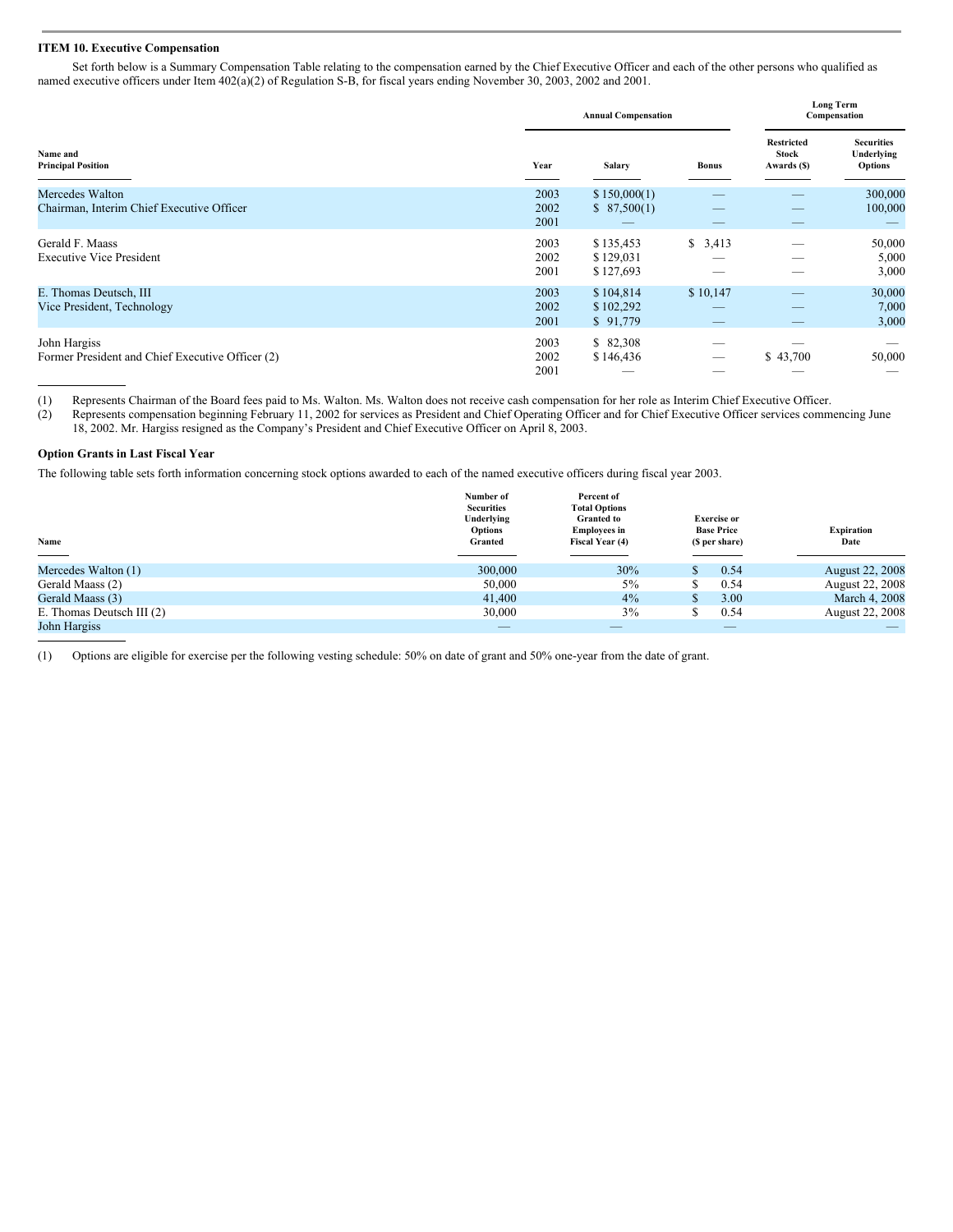- (2) Options are eligible for exercise per the following vesting schedule: 50% on date of grant, 25% one-year from the date of grant and 25% two-years from the date of grant.<br>(3) Options are eligible for exercise on the dat
- 
- (3) Options are eligible for exercise on the date of grant.<br>
(4) Based on a total of 998,400 shares subject to options Based on a total of 998,400 shares subject to options granted to employees under CRYO-CELL's option plan in fiscal year 2003.

# **Aggregated Option Exercises in Last Fiscal Year**

The following table sets forth certain information regarding options to purchase shares of Common Stock held as of November 30, 2003 by each of the named Executive Officers.

|                             |                 |                      |                                   | <b>Value of Unexercised</b> |  |
|-----------------------------|-----------------|----------------------|-----------------------------------|-----------------------------|--|
|                             | <b>Shares</b>   |                      | <b>Number of Securities</b>       | In-the-                     |  |
|                             | Acquired        |                      | <b>Underlying Unexercised</b>     | <b>Money Options At</b>     |  |
|                             | on              | Value                | <b>Options At Fiscal Year-End</b> | <b>Fiscal Year-End</b>      |  |
| Name                        | Exercise $(\#)$ | <b>Realized (\$)</b> | Exercisable/Unexercisable         | Exercisable (1) (\$)        |  |
| $\sim$ $\sim$ $\sim$ $\sim$ |                 |                      |                                   |                             |  |
| Mercedes Walton             | $\theta$        |                      | 400,000/150,000                   | 52,500                      |  |
| <b>Gerald Maass</b>         | 0               |                      | 99,400/25,000                     | 8,750                       |  |
| E. Thomas Deutsch, III      | $\theta$        |                      | 37,000/15,000                     | 5,250                       |  |
| John Hargiss                |                 |                      | 0/0                               | $\overline{\phantom{a}}$    |  |

(1) Based upon the closing price of \$0. 89 at November 30, 2003.

#### **Employment Agreements**

The Company does not have any current employment agreements.

# **Equity Compensation Plan Information as of November 30, 2003**

|                                                               | Number of<br>securities to be<br>issued upon<br>exercise of<br>outstanding<br>options,<br>warrants and<br>rights |    | Weighted-average exercise<br>price of outstanding options,<br>warrants and rights | <b>Number of securities</b><br>remaining available<br>for future issuance<br>under equity<br>compensation plans<br>(excluding securities<br>reflected in the first<br>column) |
|---------------------------------------------------------------|------------------------------------------------------------------------------------------------------------------|----|-----------------------------------------------------------------------------------|-------------------------------------------------------------------------------------------------------------------------------------------------------------------------------|
| <b>Equity Compensation plans approved by shareholders</b>     |                                                                                                                  |    |                                                                                   |                                                                                                                                                                               |
| CRYO-CELL International Incentive Stock Option Plan (1)       | 11.000                                                                                                           | ς  | 4.63                                                                              |                                                                                                                                                                               |
| CRYO-CELL International 2000 Stock Incentive Plan             | 1,219,400                                                                                                        |    | 1.21                                                                              | 994,900                                                                                                                                                                       |
| <b>Equity Compensation plans not approved by shareholders</b> |                                                                                                                  |    |                                                                                   |                                                                                                                                                                               |
| Other Plans (3)                                               | 77,500                                                                                                           | \$ | 3.66                                                                              |                                                                                                                                                                               |
| Total                                                         | 1,307,900                                                                                                        | Ð  | 1.38                                                                              | 994,900                                                                                                                                                                       |

(1) CRYO-CELL Incentive Stock Option Plan expired on April 1, 2000.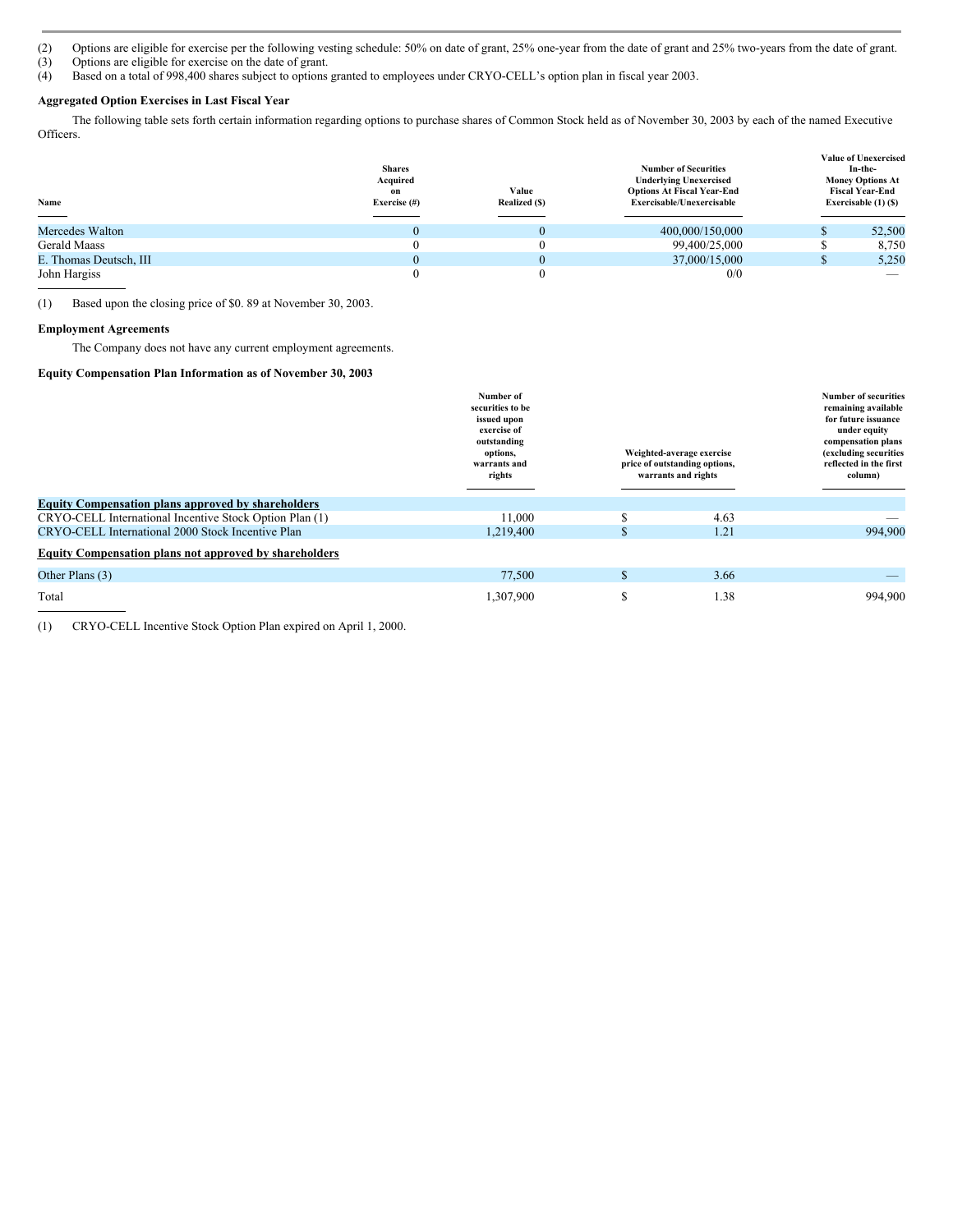- (2) CRYO-CELL 2000 Stock Incentive Plan originally had 1,500,000 stock options to be issued and in June 2002 the shareholders approved an additional 750,000 shares.
- (3) From time to time the Company grants options pursuant to individual compensation arrangements in exchange for goods or services provided to the Company. These
- options are granted at fair market value on the date of grant and typically vest immediately and provide for an exercise period of three (3) years.

#### **Directors' Fees**

Directors who are employees of the Company receive no compensation for their services as directors or as members of committees. Each director of the Company is eligible to receive awards of options or shares pursuant to the Company's stock option plan. Currently, each director receives an award in the form of a stock option grant upon first becoming a member of the Board of Directors. The number of options granted is currently 20,000 shares per person. Non-employee directors are paid an attendance fee of \$1,000 for each day of a Board or Board Committee meeting and are reimbursed the reasonable expenses incurred in attending the meeting. The fee for participation in a Board or Board Committee meeting held by telephone conference call and lasting at least one hour is \$500**.**

In June 2002, the Board of Directors approved a compensation arrangement with Mercedes Walton for her service to the Company as Chairman of the Board, a position to which she was elected in June 2002. The arrangement provides for annual compensation to Ms. Walton of \$150,000. At the time of becoming Chairman in June 2002, Ms. Walton was also granted options to purchase 100,000 shares of the Company's common stock pursuant to the Company's Stock Incentive Plan. The exercise price of the options is \$2.15 and the options are fully vested and are exercisable for five years. In August 2003, Ms. Walton was granted options to purchase 300,000 shares of the Company's common stock pursuant to the Company's Stock Incentive Plan. The exercise price of the options is \$.54 and the options were 50% vested on the date of grant and are 50% vested one-year from the date of grant. These options are exercisable for five years. In addition, Ms. Walton is entitled to a future option grant to purchase 25,000 shares of the Company's common stock upon the Company's achieving each of the following benchmarks:

- The date the Company becomes listed for trading on the Nasdaq National Market;
- The date the Company's shareholder equity reaches \$50 million;
- The date the Company's annual net profits reach \$10 million; and
- The date the market price of the Company's common stock reaches \$10.00 per share.

To the extent the benchmarks are achieved by the Company and Ms. Walton is Chairman of the Company at the time, the exercise price of the options will be \$6.00 per share or the closing price of the Company's stock on the day the benchmark is achieved, whichever is lower. Each option grant will be exercisable for a term of five years.

On January 29, 2003, Daniel Richard resigned from the Board of Directors. The Board awarded Mr. Richard a \$250,000 retirement bonus which was recorded at May 31, 2002 and conditionally awarded, 200,000 stock options at 110% of market value at the time of grant from the Company's Stock Incentive Plan upon the successful completion of certain performance milestones. A ten-year consulting agreement provides for the payment to Mr. Richard of \$200,000 per year in connection with consulting services to the Company's Board of Directors. The agreement provides for continued payments to his widow in the event of death before the expiration of the 10-year period. Mr. D. Richard was Chairman and Chief Executive Officer of the Company's majority-owned subsidiary, Stem Cell Preservation Technologies, Inc. ("SCPT"), from January 29, 2003 through January 23, 2004, when he resigned from these positions. During the fourth quarter 2003, the Company made the decision that Mr. Richard was no longer able to provide advisory services to the Board.

## **ITEM 11. Security Ownership of Certain Beneficial Owners and Management and Related Stockholder Matters**

The following table sets forth certain information regarding beneficial ownership of the Common Stock as of March 29, 2004 by (i) each person who is known by the Company to own beneficially more than five percent (5%) of the outstanding shares of Common Stock, (ii) each director of the Company, (iii) all of the executive officers named in the Summary Compensation Table (the "Named Executive Officers"), and (iv) all directors, nominees and executive officers of the Company as a group. Except as otherwise indicated below, each of the individuals named in the table has sole voting and investment power with respect to their shares of Common Stock, except to the extent authority is shared by spouses under applicable law.

| <b>Name of Beneficial Owner</b>                             | <b>Number of Shares</b><br><b>Beneficially Owned</b> | Percent of<br>Class(1) |
|-------------------------------------------------------------|------------------------------------------------------|------------------------|
|                                                             |                                                      |                        |
| Directors and Executive Officers:                           |                                                      |                        |
| Mercedes Walton (2)                                         | 256,000                                              | $2.2\%$                |
| Gaby Goubran (3)                                            | 45,000                                               | $\ast$                 |
| Charles Nyberg (4)                                          | 180,000                                              | $1.6\%$                |
| Jagdish Sheth (5)                                           | 20,000                                               | $\ast$                 |
| Scott Christian (6)                                         | 20,000                                               | $\ast$                 |
| Anthony Finch (7)                                           | 82,000                                               | $\ast$                 |
| Gerald F. Maass (8)                                         | 88,400                                               | $\ast$                 |
| E. Thomas Deutsch, III (9)                                  | 48,000                                               |                        |
| John V. Hargiss (10)                                        | 10,000                                               | $\ast$                 |
| <b>Other Beneficial Owners:</b>                             |                                                      |                        |
| Richard Family Living Trust (11)                            | 996,900                                              | 8.8%                   |
| All Executive Officers and Directors as a Group (9 persons) | 749,400                                              | 6.3%                   |

Less than one percent  $(1\%)$ .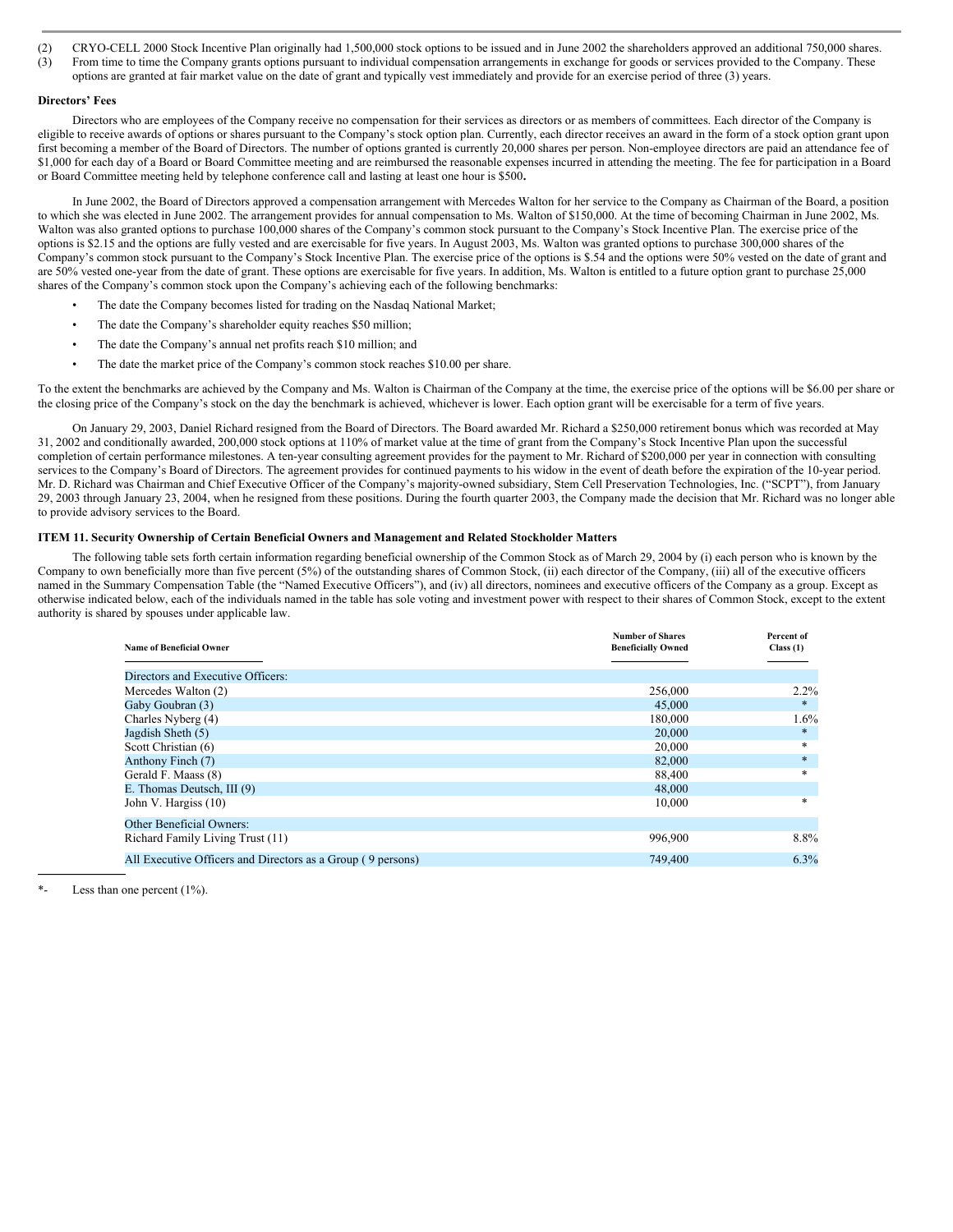Unless otherwise indicated, the address for the persons listed above is 3165 McMullen Booth Road, Building B, Clearwater, Florida 33761.

- (1) Pursuant to the rules of the Securities and Exchange Commission, the percentage of voting stock for each stockholder is calculated by dividing (i) the number of shares deemed to be beneficially held by such shareholders as of March 29, 2004 by (ii) the sum of (a) the number of shares of Common Stock outstanding as of March 29, 2004 plus (b) the number of shares issuable upon exercise of options (which are shares that are not voting until exercised) held by such stockholder which were exercisable as of March 29, 2004 or will become exercisable within 60 days after March 29, 2004.
- (2) Includes 250,000 shares subject to options exercisable as of March 29, 2004.
- (3) Includes 45,000 shares subject to options exercisable as of March 29, 2004.
- Includes 100,000 shares subject to warrants exercisable as of March 29, 2004 issued to Red Rock Partners in which Mr. Nyberg is a partner. Included 25,000 options subject to options exercisable as of March 29, 2004.
- (5) Includes 20,000 shares subject to options exercisable as of March 29, 2004.
- (6) Includes 20,000 shares subject to options exercisable as of March 29, 2004.
- (7) Includes 45,000 shares subject to options exercisable as of March 29, 2004.
- (8) Includes 74,400 shares subject to options exercisable as of March 29, 2004.
- (9) Includes 22,000 shares subject to options exercisable as of March 29, 2004. Includes 14,000 shares held by Mr. Deutsch's wife, Mary Alice Deutsch.
- (10) Based on ownership information as of April 8, 2003. Mr. Hargiss resigned as the Company's President and Chief Executive Officer on April 8, 2003.<br>(11) Daniel D. and Marie Richard are co-trustees of Richard Living Trus
- Daniel D. and Marie Richard are co-trustees of Richard Living Trust and share voting and investment control of the shares. Beneficial ownership is supplied as of July 10, 2003.

#### **ITEM 12. Certain Relationships and Related Transactions**

On February 9, 1999, the Company's revenue sharing agreement with two individual investors relating to the State of Arizona (the "Arizona Agreement") was modified and replaced by a new revenue sharing agreement relating to the State of Florida (the "Florida Revenue Sharing Agreement"). Under the terms of the new agreement, the Company was to receive an aggregate one time up front payment of \$1,000,000 from the individual investors. The individual investors received a credit from the Company of \$450,000 toward the \$1,000,000 payment as a result of payments previously made by the investors to the Company pursuant to the Arizona Agreement. The Florida Revenue Sharing Agreement entitles the investors to an ongoing fixed percentage of the net storage revenue earned by the Company from specimens originating within the State of Florida up to a maximum of 33,000 storage spaces. The Company is applying all of its payment obligations under the Florida revenue sharing agreement toward the \$550,000 balance owed to the investors until such amount is paid in full. After the \$550,000 payment is satisfied, payments under the Florida Revenue Sharing Agreement will be made to the investors. The Company applied \$232,370 and \$114,660 in fiscal years ending 2003 and 2002, respectively, toward the investors' obligation to pay the \$550,000 balance. One of the Florida revenue sharing agreement investors is Mr. Nyberg, who became a director of the Company in August 2001.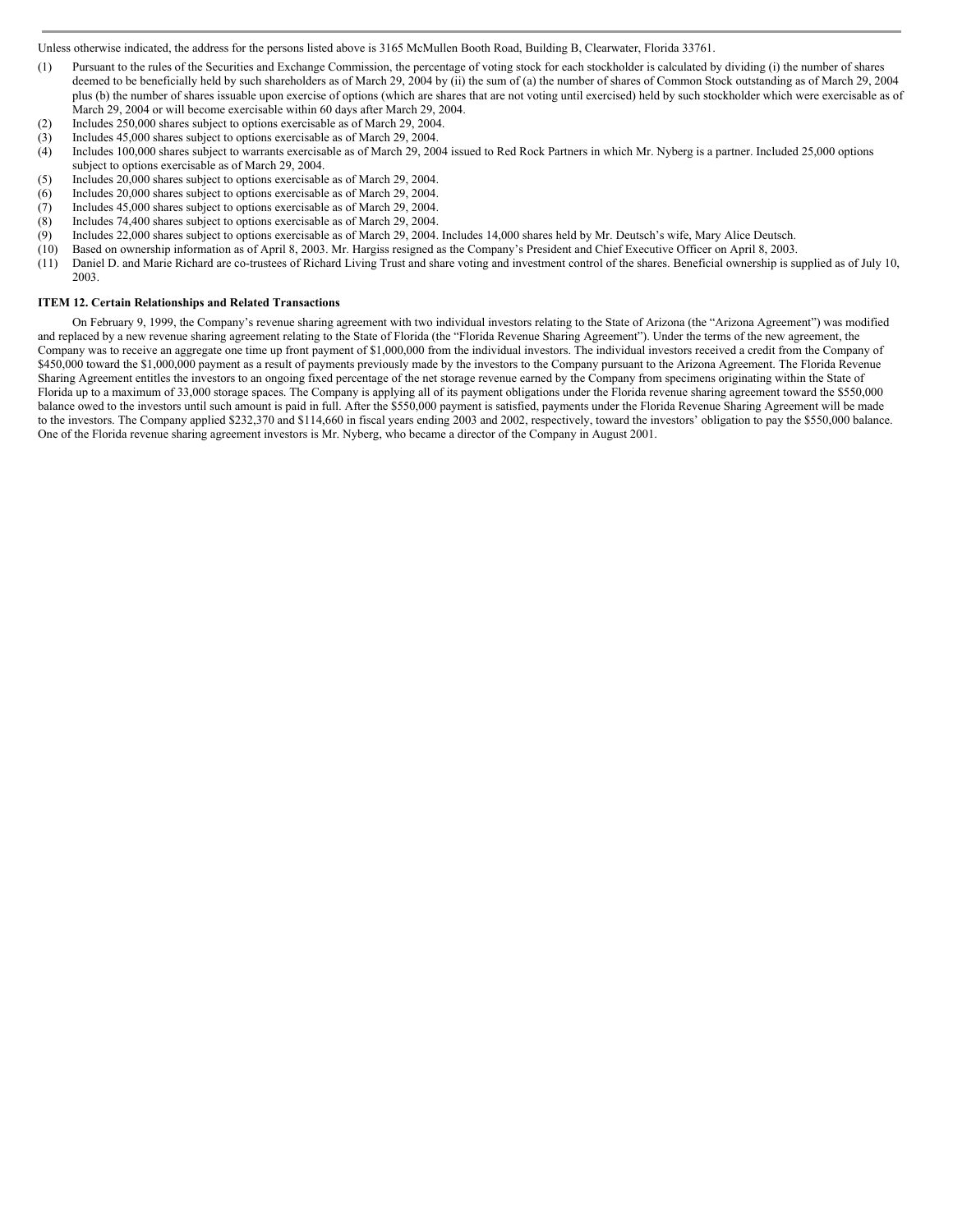On May 31, 2001 the Company entered into a revenue sharing agreement with Red Rock Partners, a partnership ("Red Rock") entitling Red Rock to an on-going fixed percentage of the net storage revenue earned by the Company from specimens originating within the State of Texas up to a maximum of 33,000 storage spaces (the "Texas Revenue Sharing Agreement"). Under the terms of the Texas Revenue Sharing Agreement Red Rock paid the Company an aggregate one time up-front payment of \$750,000. The Texas Revenue Sharing Agreement entitles the investor to an ongoing fixed percentage of the net storage revenue earned by the Company from specimens originating within the State of Texas up to a maximum of 33,000 storage spaces. The Company made total payments to Red Rock of \$82,058 and \$52,308 for fiscal years 2003 and 2002, respectively. In May 2001, Red Rock also paid \$200,000 to acquire five-year warrants to purchase 100,000 shares of the Company's common stock at \$6.00 per share, and paid \$50,000 for 25,000 shares of SCPT common stock at a price of \$2.00 per share. One of the partners in Red Rock is Mr. Nyberg, who has been a director of the Company since August 2001.

In October 2001, the company sold 90% of the common stock of Safti-Cell, Inc., a then inactive subsidiary of the company, to Red Rock. The Company continues to own 10% of the common stock of Safti-Cell, Inc. The sale took place prior to the time that Mr. Nyberg became a member of the Company's Board of Directors. The sale required that the partnership Red Rock invest capital in land, buildings, equipment and personnel sufficient to provide back-up dual cryogenic storage of umbilical cord stem cells for the Company. The completion of the Safti-Cell facility in October 2002 allowed the Company to offer a dual storage service to its customers, for which the customers pay additional fees to the Company. Under the Company's agreement with Safti-Cell, the Company pays \$10 for each specimen that is delivered to the Safti-Cell facility for secondary storage. The agreement is for a period of twenty (20) years, during which the Company will receive 2% of all of Safti-Cell's net profits from secondary storage. Safti-Cell is expected to implement an expanded building and facilities program over the next 18 months, which will facilitate expanded dual cryogenic storage capacity for the Company.

In August 2003, SCPT received a \$100,000 interest-bearing loan from Daniel D. Richard, a previous officer, director and current shareholder of SCPT to fund its operations. On November 20, 2003, the loan agreement was amended to allow additional loans to SCPT of \$45,000. The note is due on September 5, 2004 with interest of 4% due upon payment. SCPT pledged 345,161 shares of the CRYO-CELL common stock held by SCPT as collateral for this note. On December 28, 2003, SCPT entered into an additional, separate loan agreement with Mr. Richard for an additional loan of \$50,000. The loan is due on demand, no later than December 31, 2004 with interest of 5% due upon payment. SCPT pledged an additional 100,000 shares of the CRYO-CELL common stock held by SCPT as collateral for this note.

Ronald B. Richard, a former member of the Board of Directors of the Company and the former Chief Executive Officer of the Company's majority owned subsidiary SCPT is the son of Daniel D. Richard, former Chairman of the Board and Chief Executive Officer of the Company and SCPT. While Mr. Ronald Richard was Chief Executive Officer of SCPT he received \$138,936 as compensation in fiscal 2002. Mr. Ronald Richard resigned as a director of the Company in December 2002 and as an officer and director of SCPT in February 2003.

# **ITEM 13. EXHIBITS AND REPORTS ON FORM 8-K**

#### **a.) Exhibits**

See Exhibit Index following the signature page.

# **b.) Reports on Form 8-K.**

Form 8-K filed October 14, 2003, reporting under Item 12 results of operations and financial conditions.

Form 8-K filed October 31, 2003, reporting under Item 9 the jury verdict in the Pharmastem litigation and the decision of the Nasdaq appeal.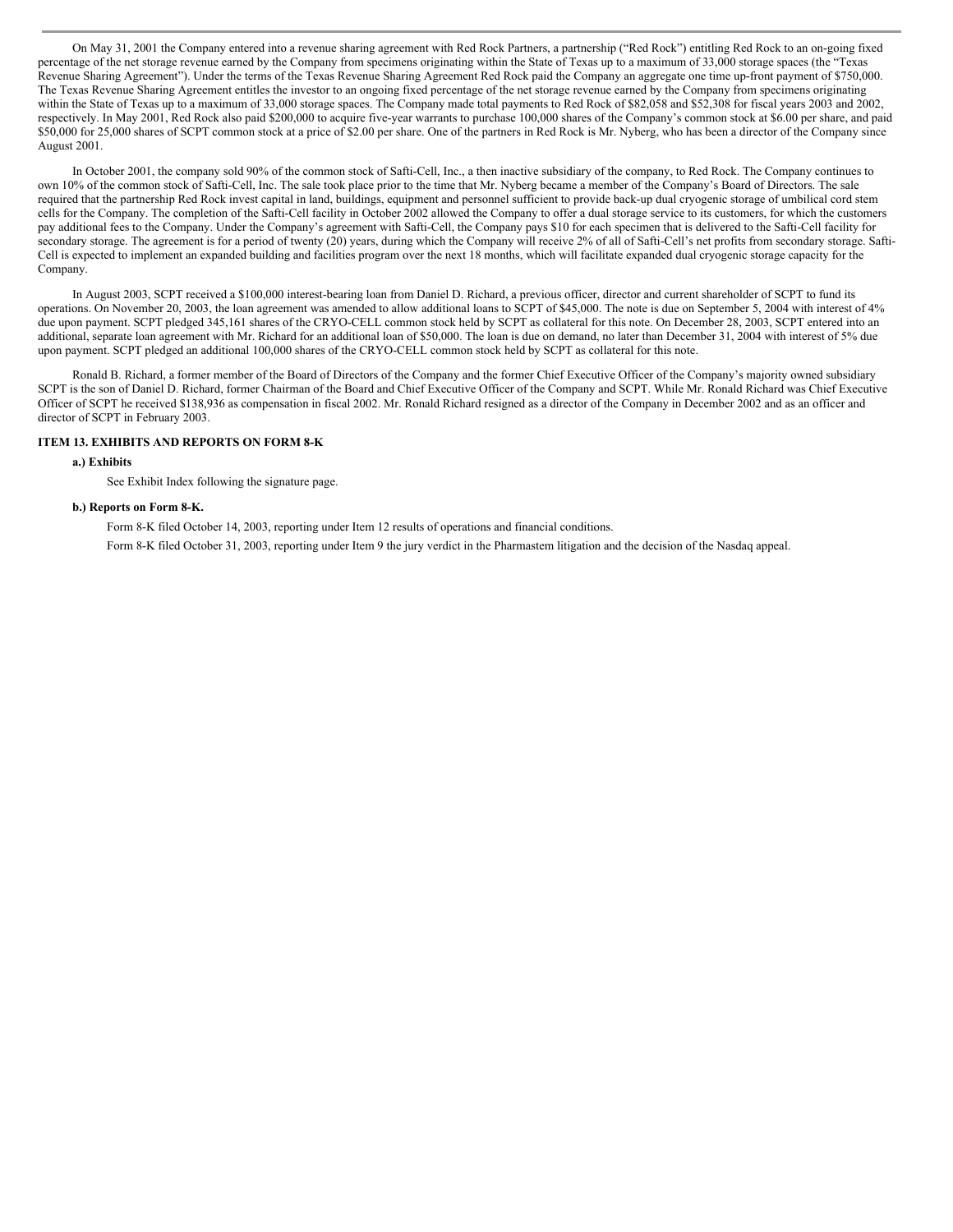# **SIGNATURES**

Pursuant to the requirements of Section 13 or 15(d) of the Securities Exchange Act of 1934, the Issuer has duly caused this report to be signed on its behalf by the undersigned, thereunto duly authorized.

# CRYO-CELL INTERNATIONAL, INC.

By /s/ Mercedes Walton

Mercedes Walton, Chief Executive Officer

Dated: March 29, 2004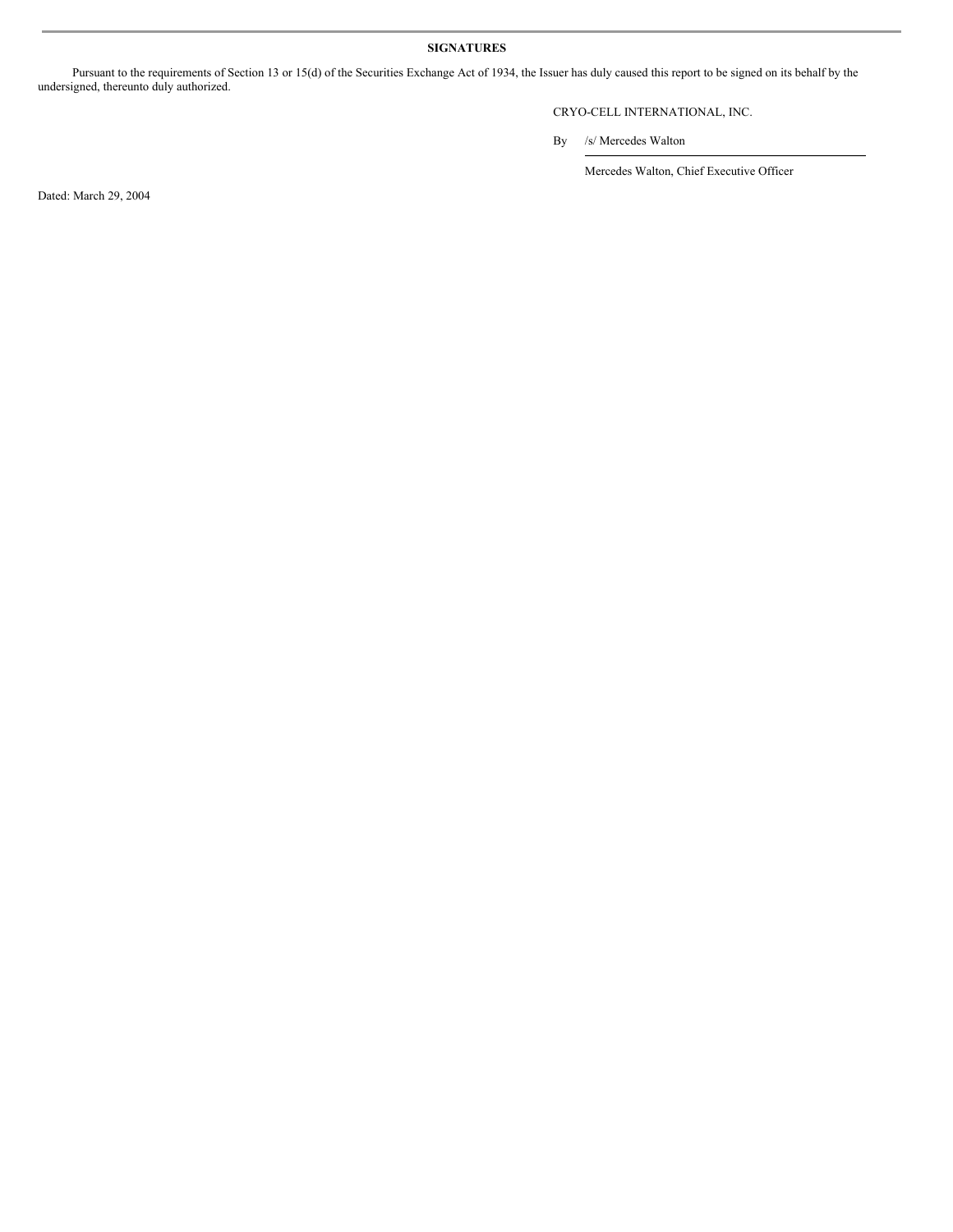# **EXHIBIT INDEX**

| Exhibit No.                                       | <b>Description</b>                                                                                                      |
|---------------------------------------------------|-------------------------------------------------------------------------------------------------------------------------|
| 3.1(2)                                            | Amended and Restated Certificate of Incorporation                                                                       |
| 3.2(2)                                            | Amended and Restated By-Laws                                                                                            |
| 10.11(3)                                          | Amended Agreement with Bio-Stor                                                                                         |
| 10.12(1)                                          | Revenue Sharing Agreement between Stem Cell Preservation Technologies, Inc. and CRYO-CELL International, Inc.           |
| 10.13(1)                                          | Chairman of the Board Compensation                                                                                      |
| 10.14(1)                                          | Employment agreement between John V. Hargiss and CRYO-CELL International, Inc. dated June 18, 2002                      |
| 10.15(1)                                          | Agreement with Daniel D. Richard and CRYO-CELL International, Inc. dated June 18, 2002.                                 |
| 10.16(4)                                          | Agreement with Red Rock Partners for the State of Texas Revenue Sharing Agreement dated May 30, 2001.                   |
| 10.17(4)                                          | Addendum Agreement to Secondary Storage Agreement                                                                       |
| 10.18(4)                                          | Secondary Storage Agreement                                                                                             |
| 10.19(4)                                          | Amendment to Dan Richard agreement dated January 29, 2003.                                                              |
| 21(5)                                             | Subsidiaries of CRYO-CELL International, Inc.                                                                           |
| 23(5)                                             | <b>Consents of Auditors</b>                                                                                             |
| 31.1                                              | Certification of CEO Pursuant to Section 302 of the Sarbanes-Oxley Act of 2002.                                         |
| 31.2                                              | Certification of CFO Pursuant to Section 302 of the Sarbanes-Oxley Act of 2002.                                         |
| 32.1                                              | Certification Pursuant to 18 U.S.C. Section 1350, as Adopted Pursuant to Section 906 of the Sarbanes-Oxley Act of 2002. |
| $\mathcal{L}$ and $\mathcal{L}$ and $\mathcal{L}$ | $\sim$ $\sim$ $\sim$ $\sim$<br>$\sim$ 10 $\sim$ 10 $\sim$ 10 $\sim$ 10<br>$\sim$ 10.000 $\sim$ 1                        |

(1) Incorporated by reference to the Company's Quarterly Report on Form 10-QSB for the quarter ended August 31, 2002.

(2) Incorporated by reference to the Company's Quarterly Report on Form 10-QSB for the quarter ended May 31, 2002.

(3) Incorporated by reference to the Company's Annual Report on Form 10-KSB for the year ended November 30, 1997.

(4) Incorporated by reference to the Company's Annual Report on Form 10-KSB for the year ended November 30, 2002.

(5) Incorporated by reference to the Company's Annual Report on Form 10-KSB for the year ended November 30, 2003.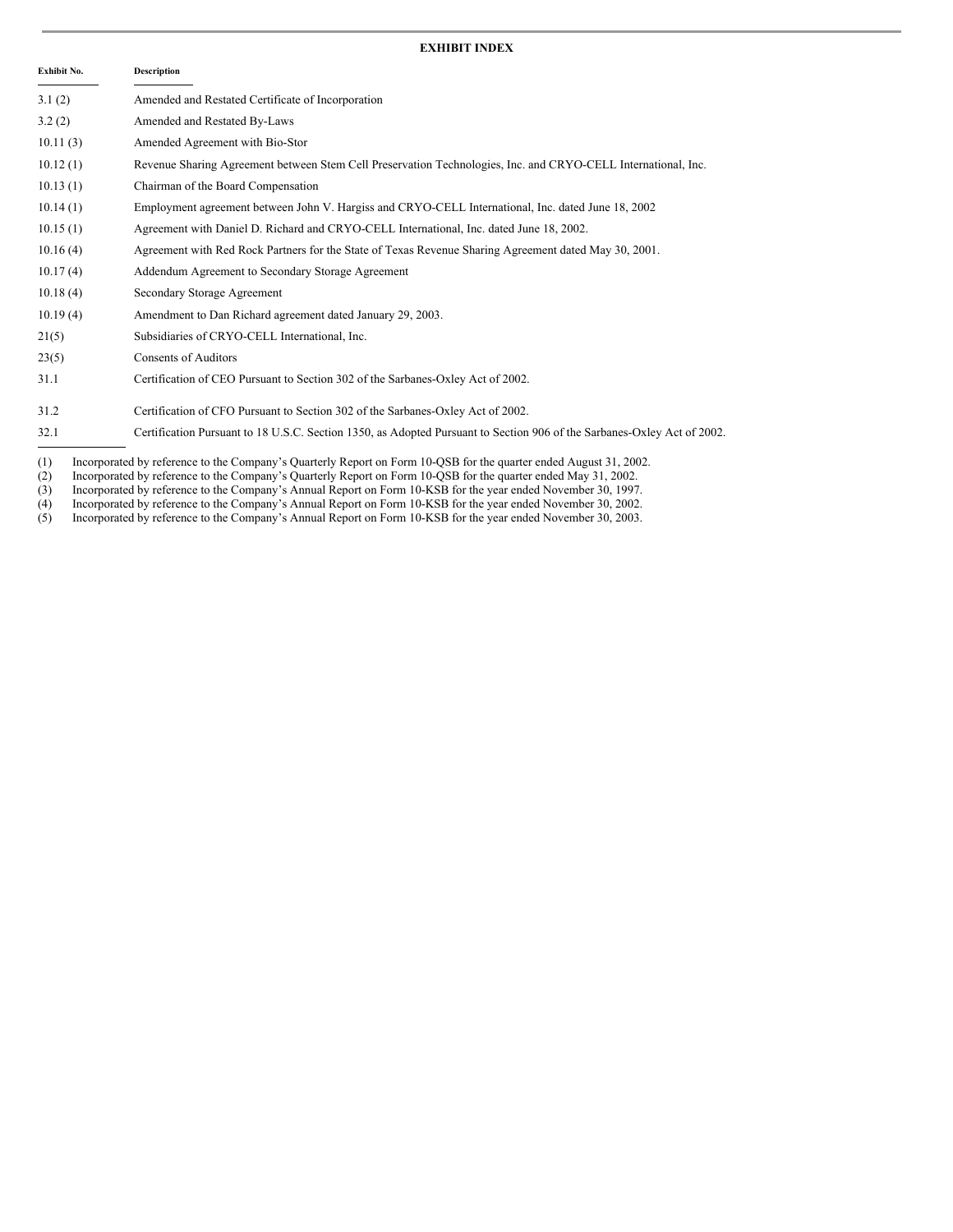# CERTIFICATION OF CHIEF EXECUTIVE OFFICER

I, Mercedes Walton, certify that:

- 1. I have reviewed this annual report on Form 10-KSB/A of CRYO-CELL International, Inc. (the "Registrant");
- 2. Based on my knowledge, this report does not contain any untrue statement of a material fact or omit to state a material fact necessary to make the statements made, in light of the circumstances under which such statements were made, not misleading with respect to the period covered by this report;
- 3. Based on my knowledge, the consolidated financial statements, and other financial information included in this report, fairly present in all material respects the financial condition, results of operations and cash flows of the registrant as of, and for, the periods presented in this report;
- 4. The Registrant's other certifying officer(s) and I are responsible for establishing and maintaining disclosure controls and procedures (as defined in Exchange Act Rules 13a-15(e) and 15d-15(e)) for the Registrant and have:

(a) Designed such disclosure controls and procedures, or caused such disclosure controls and procedures to be designed under our supervision, to ensure that material information relating to the Registrant, including its consolidated subsidiaries, is made known to us by others within those entities, particularly during the period in which this annual report is being prepared;

(b) Evaluated the effectiveness of the Registrant's disclosure controls and procedures and presented in this report our conclusions about the effectiveness of the disclosure controls and procedures, as of the end of the period covered by this report based on such evaluation; and

(c) disclosed in this report any change in the Registrant's internal control over financial reporting that occurred during the Registrant's most recent fiscal quarter that has materially affected, or is reasonably likely to materially affect, the Registrant's internal control over financial reporting;

5. The Registrant's other certifying officer(s) and I have disclosed, based on our most recent evaluation of internal control over financial reporting, to the Registrant's auditors and the audit committee of the Registrant's board of directors (or persons performing the equivalent functions):

(a) All significant deficiencies and material weaknesses in the design or operation of internal control over financial reporting which are reasonably likely to adversely affect the Registrant's ability to record, process, summarize and report financial information; and

(b) Any fraud, whether or not material, that involves management or other employees who have a significant role in the Registrant's internal control over financial reporting.

Dated: March 29, 2004 /s/ Mercedes Walton

Mercedes Walton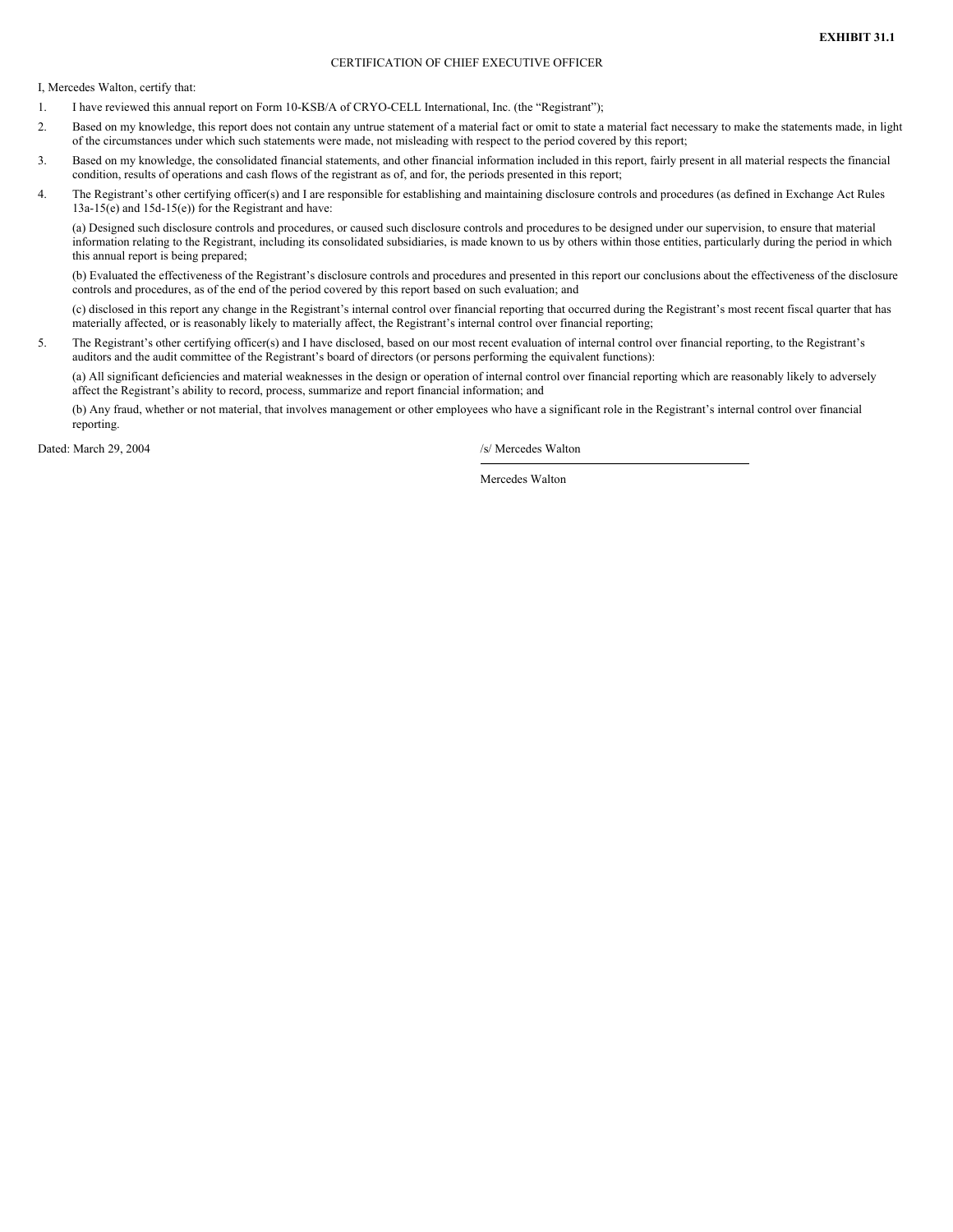# CERTIFICATION OF CHIEF FINANCIAL OFFICER

I, Jill M. Taymans, certify that:

- 1. I have reviewed this annual report on Form 10-KSB/A of CRYO-CELL International, Inc. (the "Registrant");
- 2. Based on my knowledge, this report does not contain any untrue statement of a material fact or omit to state a material fact necessary to make the statements made, in light of the circumstances under which such statements were made, not misleading with respect to the period covered by this report;
- 3. Based on my knowledge, the consolidated financial statements, and other financial information included in this report, fairly present in all material respects the financial condition, results of operations and cash flows of the registrant as of, and for, the periods presented in this report;
- 4. The Registrant's other certifying officer(s) and I are responsible for establishing and maintaining disclosure controls and procedures and internal control over financial report (as defined in Exchange Act Rules 13a-15(e) and 15d-15(e)) for the Registrant and have:

(a) Designed such disclosure controls and procedures, or caused such disclosure controls and procedures to be designed under our supervision, to ensure that material information relating to the Registrant, including its consolidated subsidiaries, is made known to us by others within those entities, particularly during the period in which this annual report is being prepared;

(b) Evaluated the effectiveness of the Registrant's disclosure controls and procedures and presented in this report our conclusions about the effectiveness of the disclosure controls and procedures, as of the end of the period covered by this report based on such evaluation; and

(c) disclosed in this report any change in the Registrant's internal control over financial reporting that occurred during the Registrant's most recent fiscal quarter that has materially affected, or is reasonably likely to materially affect, the Registrant's internal control over financial reporting;

5. The Registrant's other certifying officer(s) and I have disclosed, based on our most recent evaluation of internal control over financial reporting, to the Registrant's auditors and the audit committee of the Registrant's board of directors (or persons performing the equivalent functions):

(a) All significant deficiencies and material weaknesses in the design or operation of internal control over financial reporting which are reasonably likely to adversely affect the Registrant's ability to record, process, summarize and report financial information; and

(b) Any fraud, whether or not material, that involves management or other employees who have a significant role in the Registrant's internal control over financial reporting.

Dated: March 29, 2004 /s/ Jill M. Taymans

Jill M. Taymans